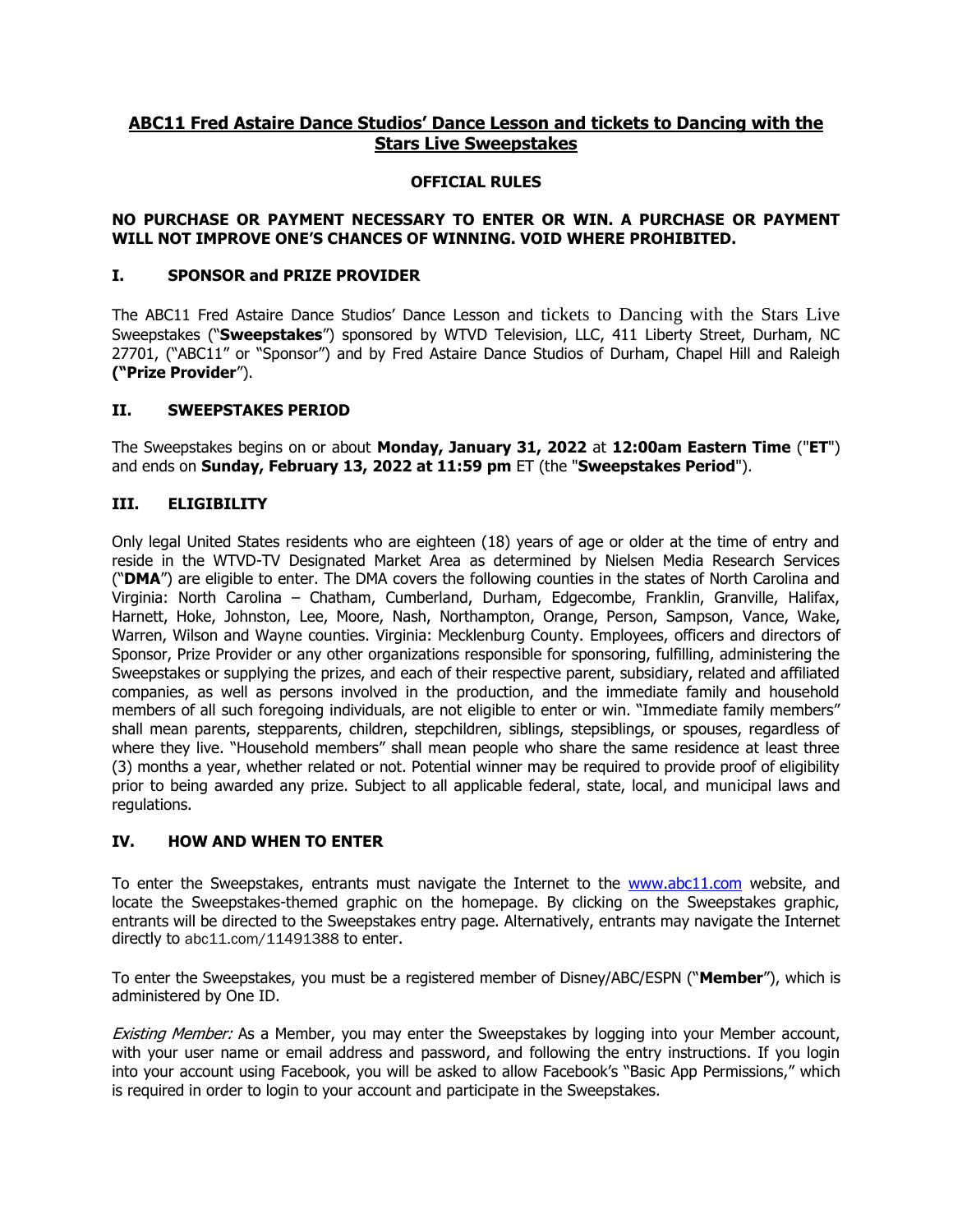Non-Member: If you are not a Member, you may create a Member account, free of charge, by following the registration prompts and providing the requested information, such as Name, Mailing Address, Phone Number and Email Address on the registration form through the "sign up" or similar section on the registration/login screen. By creating a Member account, you acknowledge your agreement to the Terms of Use (available at [https://disneytermsofuse.com/\)](https://disneytermsofuse.com/). Upon becoming a Member and meeting eligibility requirements, you may enter the Sweepstakes by following the instructions.

NOTE: During the registration and entry process, you may be asked to consent to receive promotional and marketing emails from the sponsor, ABC, ESPN and/or other members of the Walt Disney family of companies. Consenting to receive promotional, marketing or reminder emails is optional, does not have to be agreed to in order to be eligible to enter the Sweepstakes and does not improve your chances of winning. In the event you do consent to receive these emails, the use of such emails shall be subject to ABC's Privacy Policy, available at https://privacy.thewaltdisneycompany.com/en/current-privacy-policy/. During the entry process, you may be asked to "like" Sponsor's Facebook page. Consenting to "like" Sponsor's Facebook page is optional and does not improve your chances of winning.

By clicking the check box next to the statement: "I have read and accept these Official Rules," and the submit button, you signify that you have read and agree to these Official Rules and meet the eligibility requirements. If you do not check the box indicating your confirmation of and agreement to the above, then you will not be entered in the Sweepstakes and cannot win a prize.

Limit one (1) entry per person per day during the Sweepstakes Period, regardless of the number of email addresses or Member accounts a person may have. For the purposes of this Sweepstakes, a "day" is defined as beginning at 12:01 am ET and ending 11:59 pm ET the same day. Entries for any weekday can be submitted online from 12:01 am ET to 11:59 pm ET. **All entries must be received by 11:59 pm ET on Sunday, February 13, 2022**. Proof of entering information on the entry form is not considered proof of delivery or receipt of such entry. Personal information collected in connection with this Sweepstakes will be treated in accordance with Sponsor's Privacy Policy, available at https://privacy.thewaltdisneycompany.com/en/current-privacy-policy/.

If a mobile device is used to enter the Sweepstakes, standard data charges may apply. Consult your carrier.

Sponsor can provide no technical support and accepts no responsibility for insuring the receipt or successful submission of your entry. Mass entries or entries generated by a script, macro, or use of automated methods will be disqualified. If for any reason the Sweepstakes is not capable of running as planned, including infection by computer virus, bugs, tampering, unauthorized intervention, fraud, technical failures, or other causes that corrupt or affect the administration, security, fairness, integrity or proper conduct of the Sweepstakes, Sponsor reserves the right, in its sole discretion, to disqualify any individual who tampers with the entry process, and to cancel, modify or suspend the Sweepstakes. If canceled, Sponsor reserves the right at its discretion to determine the winner using all non-suspect eligible entries received up to the time of cancellation. Sponsor is not responsible for failed, partial, delayed or garbled computer transmissions, or for technical failures of any kind in connection with entries or the entry process, including but not limited to electronic malfunction or damage of any network, hardware or software. In the event of a dispute over an electronic entry, prize will be awarded to the authorized subscriber of the email account, not the name on the entry form.

## **V. HOW AND WHEN WINNERS WILL BE SELECTED AND NOTIFIED**

Two (2) potential "**Winners**" will be selected via a random drawing from among all eligible entries received during the Sweepstakes Period. Potential First Winner's name will be drawn after the entry deadline at 11:59 pm ET on February 13, 2022. **Odds of winning a prize depends on total number of eligible entries received during the Sweepstakes Period.** 

PRIZE DRAWING & NOTIFICATION: On or about **Monday, February 14, 2022 4:00 pm ET**.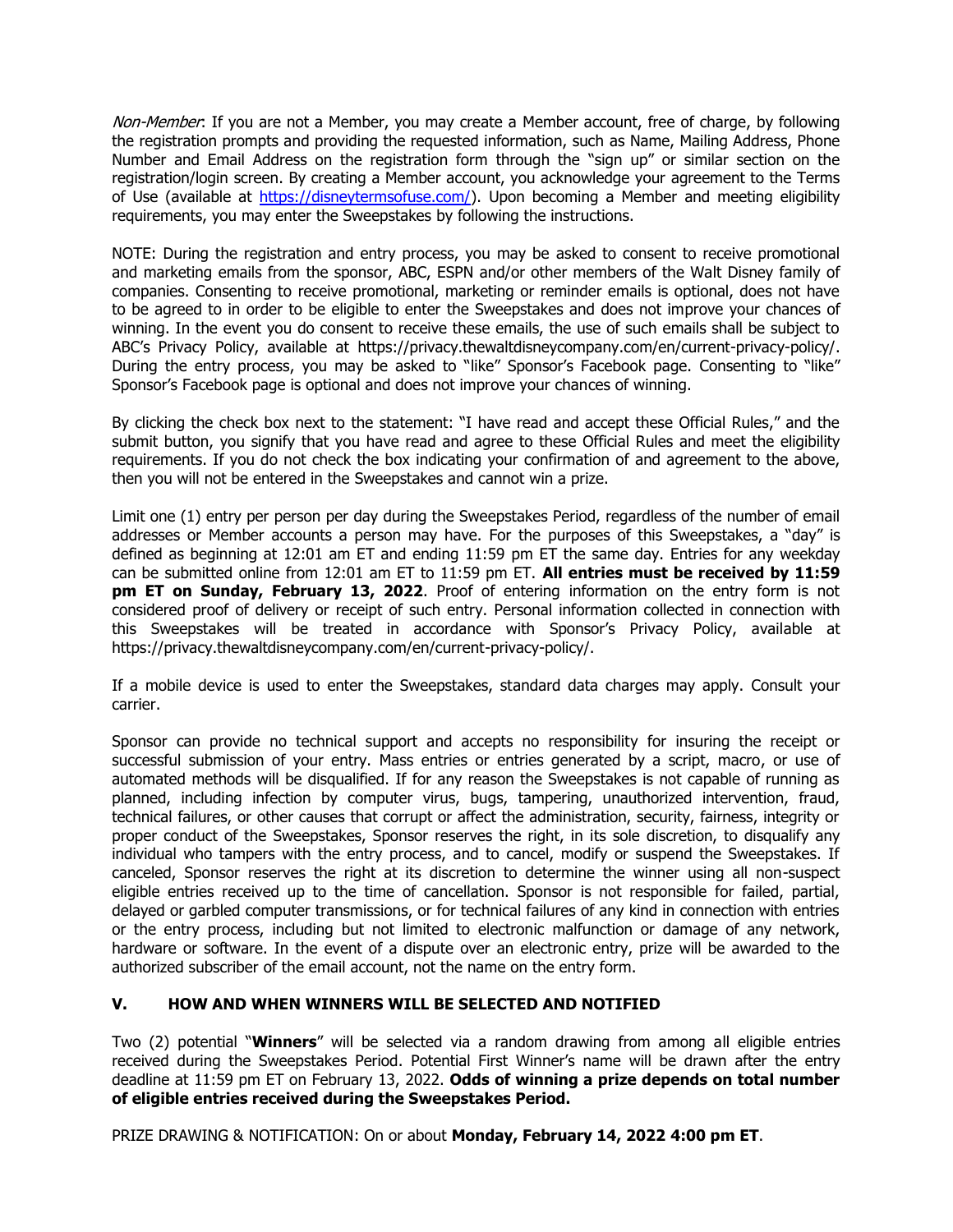The potential Winners will be contacted by the email listed on their Member account. Failure to respond to the initial email within forty-eight (48) hours after initial notification to the potential Winners or return of the email notification as undeliverable after two (2) attempts will result in disqualification and award of the prize to an alternate Winner. Potential Winner will be required to complete, sign and return within two (2) business days of transmission, an Affidavit of Eligibility, Release and Indemnification, and a Publicity Release where allowed by law, W-9 Form and any other documentation required by Sponsor (collectively, "**Verification Documents**"). If a potential Winner does not respond to the initial notification within forty-eight (48) hours as set forth above, if Verification Documents are not returned to Sponsor within the specified time period, if potential Winner cannot use a prize (as defined below) on the designated dates, if any prize notification or prize is returned as non-deliverable, if a potential Winner is found to be ineligible or otherwise not in compliance with these Official Rules, or if a potential Winner cannot or does not accept the prize for any reason, prize may be forfeited and such potential Winner will be disqualified without compensation of any kind and an alternate Winner may be selected in a random drawing (time permitting) from remaining eligible entries received.

In the event of any dispute concerning the identity of any entrant, the entry will be deemed submitted by the natural person who is the authorized holder of the email listed in the Member account, as long as such person is otherwise eligible in accordance with these Official Rules. "Authorized account holder" is defined as the natural person who is assigned to an email address by an Internet access provider, online service provider, or other organization (e.g., business, educational institution, etc.) that is responsible for assigning email addresses for the domain associated with the submitted email address.

Final determination of the Winner is always conditional on verification of eligibility and compliance with these Official Rules and procedures.

#### **VI. GRAND PRIZE**

One (1) First Prize is available consisting of one (1) gift certificate worth Five Hundred Dollars (\$500) for dance lessons from Fred Astaire Dance Studios of Durham, Chapel Hill, Apex and Raleigh (the **First** "**Prize**") and two (2) tickets to Dancing with the Stars Live, Sunday, February 27, 2022, 8pm at the Duke Energy Center, Raleigh Memorial Auditorium, 2 East South Street, Raleigh, NC 27511. The approximate retail value ("ARV") of the First Prize is \$700. One (1) Second Prize is available consisting of one (1) gift certificate worth Two Hundred Fifty Dollars (\$250) for dance less from Fred Astaire Dance Studios of Durham, Chapel Hill, Apex and Raleigh (the Prize) and two tickets to Dancing with the Stars Live, Sunday February 27, 2022, 8pm at the Duke Energy Center-Raleigh Memorial Auditorium , 2 E South Street, Raleigh, NC 27511. The ARV of the Second Prize is \$450 For more details on the locations, lessons offered, prices, and other Prize-related questions, please visit . [https://www.fredastaire.com/.](https://www.fredastaire.com/)

The total ARV of all prizes available in this Sweepstakes is **\$1,150.00.** Under no circumstances will a Winner receive cash.

All expenses not specifically provided for herein are the Winner's sole responsibility, including, but not limited to: shoes and other equipment/attire, transportation, or lesson costs in excess of the gift certificate value. Some restrictions may apply. Gift cards may be subject to separate terms and conditions imposed by issuer.

Prize is subject to availability. Sponsor is not responsible for cancellation or preemption of classes, due to COVID-19 or otherwise, or for other circumstances that make it impractical or impossible to fulfill an element of the Prize. No cash alternative or substitutions will be allowed, except Sponsor reserves the right to substitute the Prize or portions thereof of equal or greater value if a Prize element listed is unavailable for any reason.

Sponsor will not replace any lost, mutilated or stolen gift certificates. Prize cannot be used in conjunction with any other promotion or offer. Winner shall be solely responsible for any applicable federal, state,